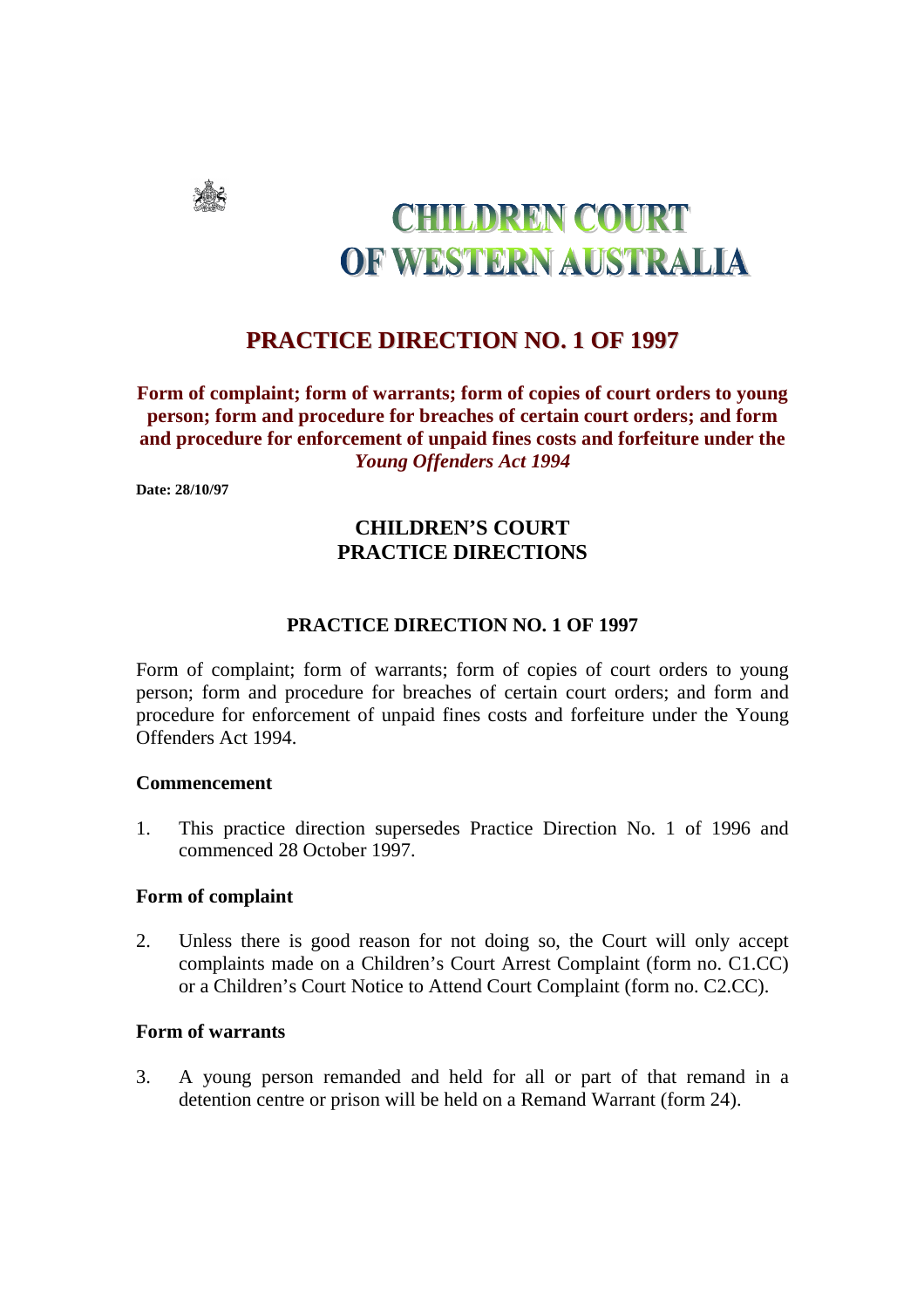- 4. A young person held in a detention centre following an order for detention under the *Young Offenders Act 1994* will be held on a Children's Court Detention Warrant (form no. W2.CC). A young person held in a prison following an order for imprisonment under the Sentencing Act 1995 will be held on a Warrant of Commitment (form no. 5). In conjunction with the warrant of commitment, a request for transcript of the sentencing remarks must be made (using form no. 5A).
- 5. When the Court orders that a bench warrant issue for the arrest of a young person for failing to attend court in accordance with a bail undertaking, for failure to comply with a Notice to Attend Court, for failure to obey a summons, following an order from the Court revoking bail, or following the breach of a Conditional Release Order, an Arrest Warrant (form 2) will be used.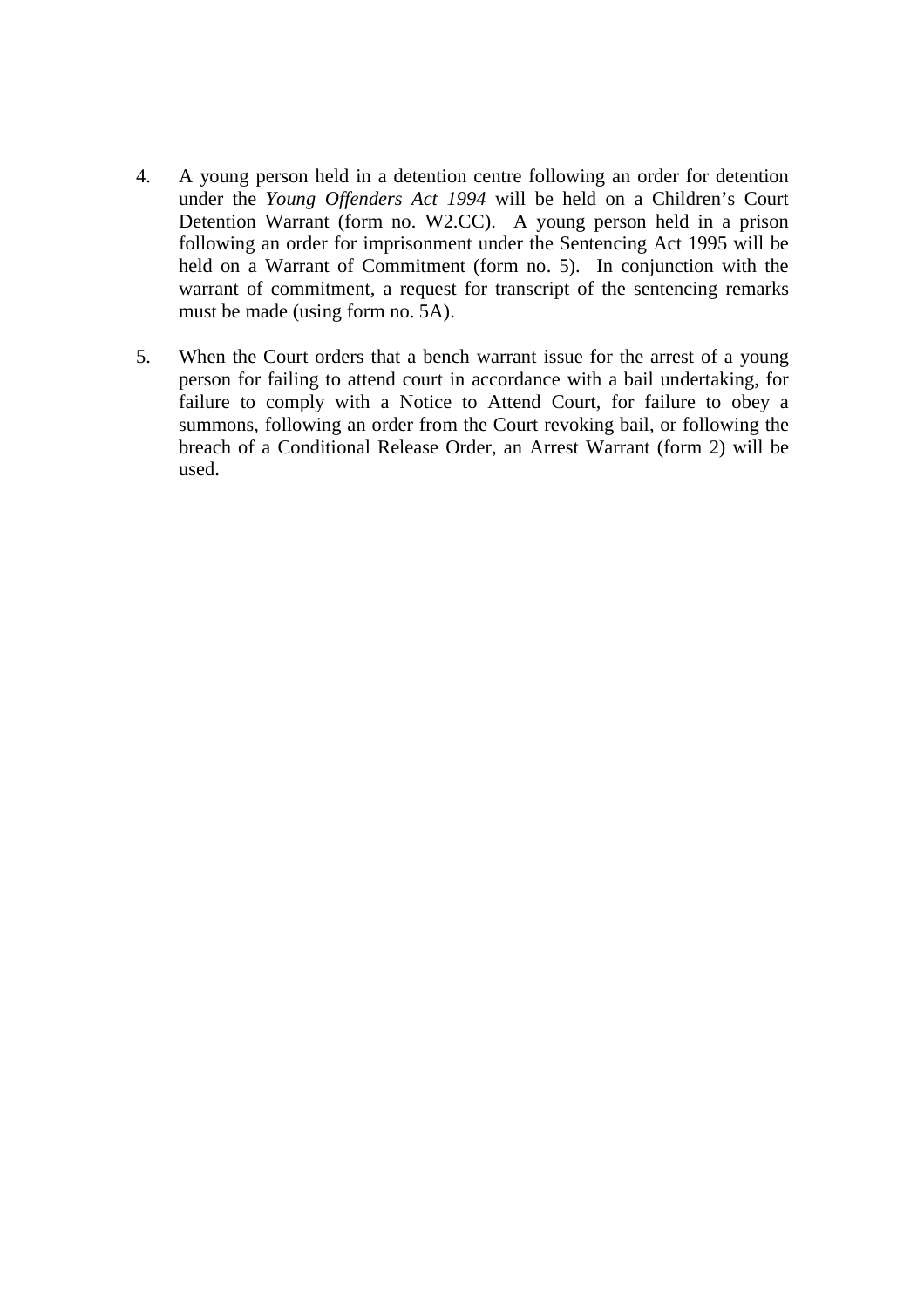- 6. When the Court orders that a bench warrant issue for the arrest of a responsible adult for failing to attend court in accordance with an order of the Court, a Children's Court Bench Warrant to Apprehend responsible adult (form no. W4.CC) will be used.
- 7. When the Court orders that a warrant of commitment issue pursuant to section 65C of the *Young Offenders Act 1994*, a Children's Court Warrant of Commitment for Detention or Imprisonment of Young Person (form no. W5.CC) will be used.

#### **Form of copies of court order to young person**

8. When the Court makes an order under the *Young Offenders Act 1994* and provides the young person and the responsible adult with a written copy of the Court's order pursuant to section 59 of that Act a form O1.CC, O2.CC, O3.CC, O4.CC, O5.CC, O6.CC, O7.CC, 08.CC, or O9.CC will be used. When none of these forms are appropriate an extract of the Court order will suffice.

 When the Court makes an order under the Sentencing Act 1995 and provides the young person and the responsible adult with a written copy of the Court's order pursuant to section 59 of the *Young Offenders Act 1994* a copy of form 10, form 14 or form 15 will be used. When none of these forms are appropriate an extract of the Court order will suffice.

 When the Court makes an order for community work in lieu of a fine pursuant to section 65A (2) of the *Young Offenders Act*, a form 010.CC is to be completed, a copy provided to the young person and their responsible adult and a copy forwarded to the local Juvenile Community Based Services officer.

### **Form and procedure for breaches of Good Behaviour Bond, Youth Community Based Orders, Intensive Youth Supervision Orders or Conditional Release Orders**

- 9. When breach action is initiated for failure to comply with a Good Behaviour Bond, Youth Community Based Order, an Intensive Youth Supervision Order, or a Conditional Release Order, the following procedure will be used.
	- (a) A Notice to Attend Court (form no. N1.CC) will be issued in order to require the attendance of the young person to answer the allegation/s of the breach.